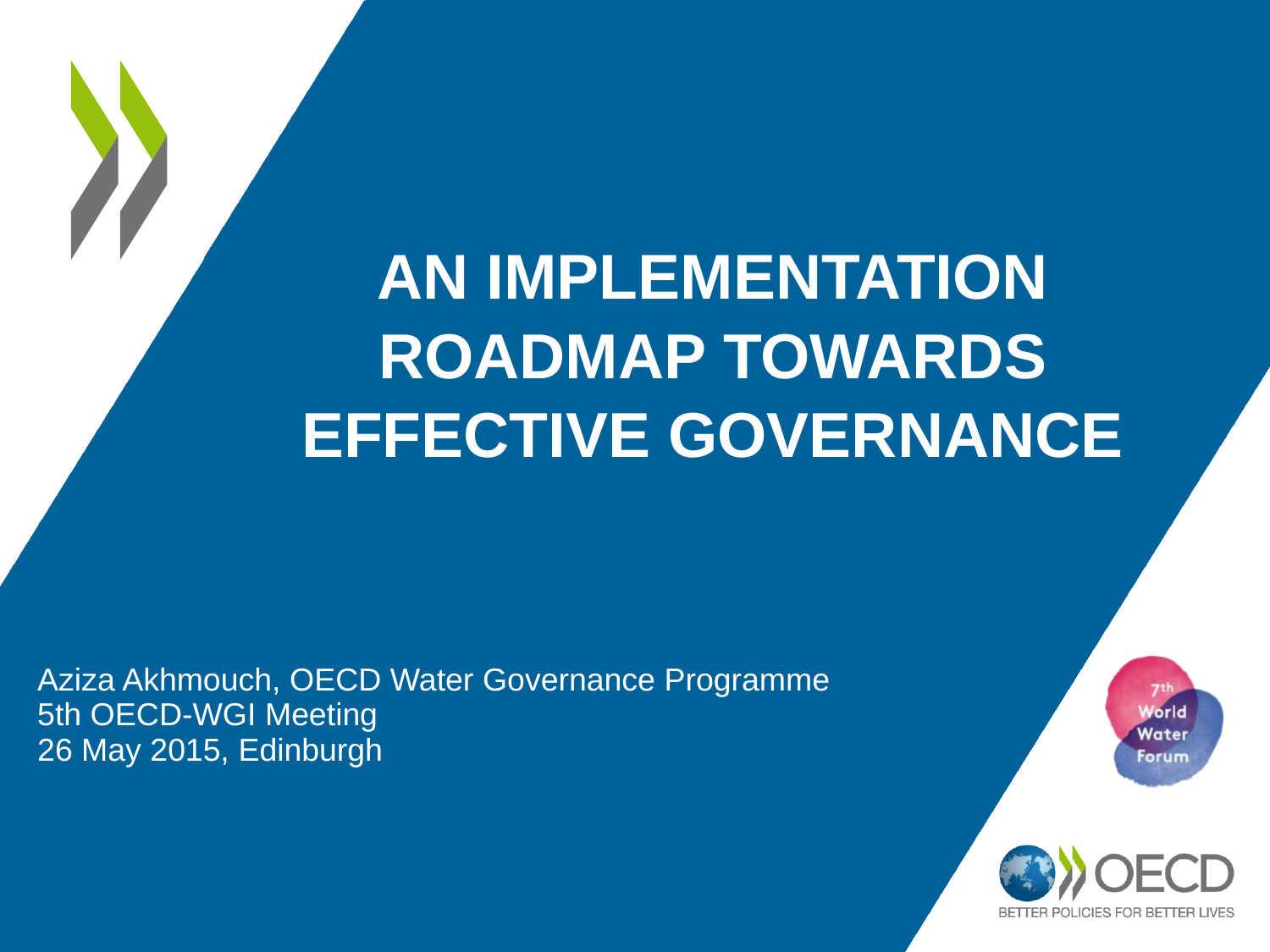### **Six « Good governance » targets of the 6th World Water Forum**

| Target <sub>1</sub> |                                      | By 2015, 50% of countries will have adopted consultation, participation and<br>co-ordination mechanisms allowing stakeholders at local, regional, national<br>and international levels to effectively contribute to decision-making in a<br>coherent, holistic and integrated way.<br>By 2021, 100% countries will have done so                                         |
|---------------------|--------------------------------------|-------------------------------------------------------------------------------------------------------------------------------------------------------------------------------------------------------------------------------------------------------------------------------------------------------------------------------------------------------------------------|
| Target <sub>2</sub> |                                      | By 2015, 50% countries will have strengthened regulatory frameworks and<br>adopted performance indicators (service delivery) to monitor and evaluate<br>water policies; and all countries will have put in place capacity-building<br>processes at national and local level to foster good governance in service<br>delivery. By 2018, all countries will have done so. |
| Target 3            |                                      | By 2021, increase by 30% the number of river basin management plans<br>(analysis of initial status and main issues).                                                                                                                                                                                                                                                    |
| Target 4            | Scientific and<br><b>Hydrofogica</b> | By 2015, increase the number of countries with water security diagnoses and<br>governance tools, based on existing (local, national, international) regulatory<br>and legislative frameworks and IWRM mechanisms.                                                                                                                                                       |
| Target 5            |                                      | By 2018, 30 countries will have committed to promote integrity in the water<br>sector, diagnose/map existing or potential corruption risks, and ensure that<br>anti-corruption policies are well implemented and effective.                                                                                                                                             |
| Target 6            | e clobal coalition against comuption | By 2018, 30 countries will be implementing: transparent water budget<br>processes, including information about water infrastructure investment<br>planning and implementation (financial, technical, and socioeconomic<br>impacts); and methods and tools for improving transparency and<br>accountability within the water sector.                                     |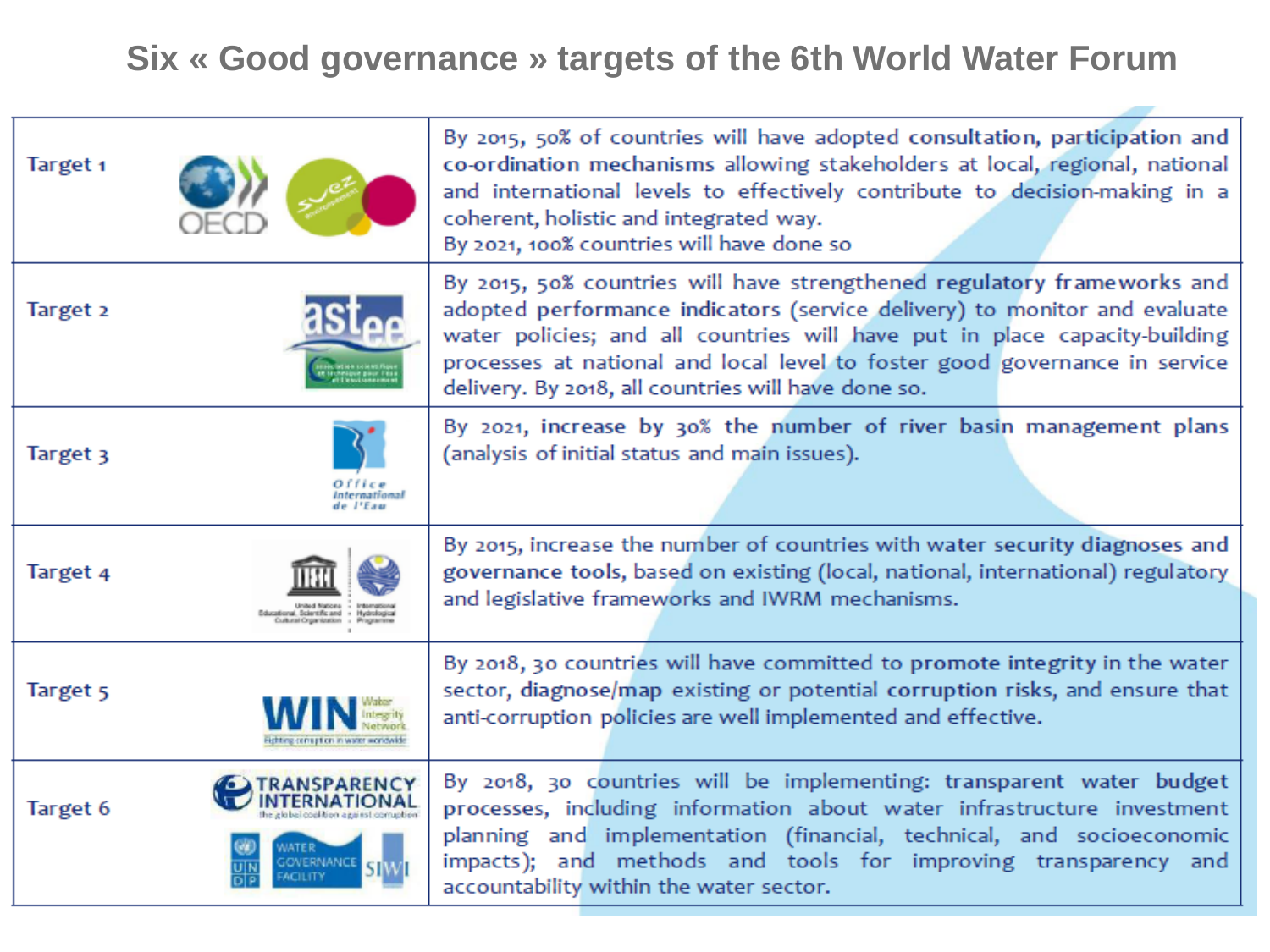# **An action-oriented agenda for change**

### **WHY**

*should the international community focus on governance*

# **HOW**

*to make the Implementation Roadmap happen*

# **WHAT**

*needs to be done to achieve effective water governance*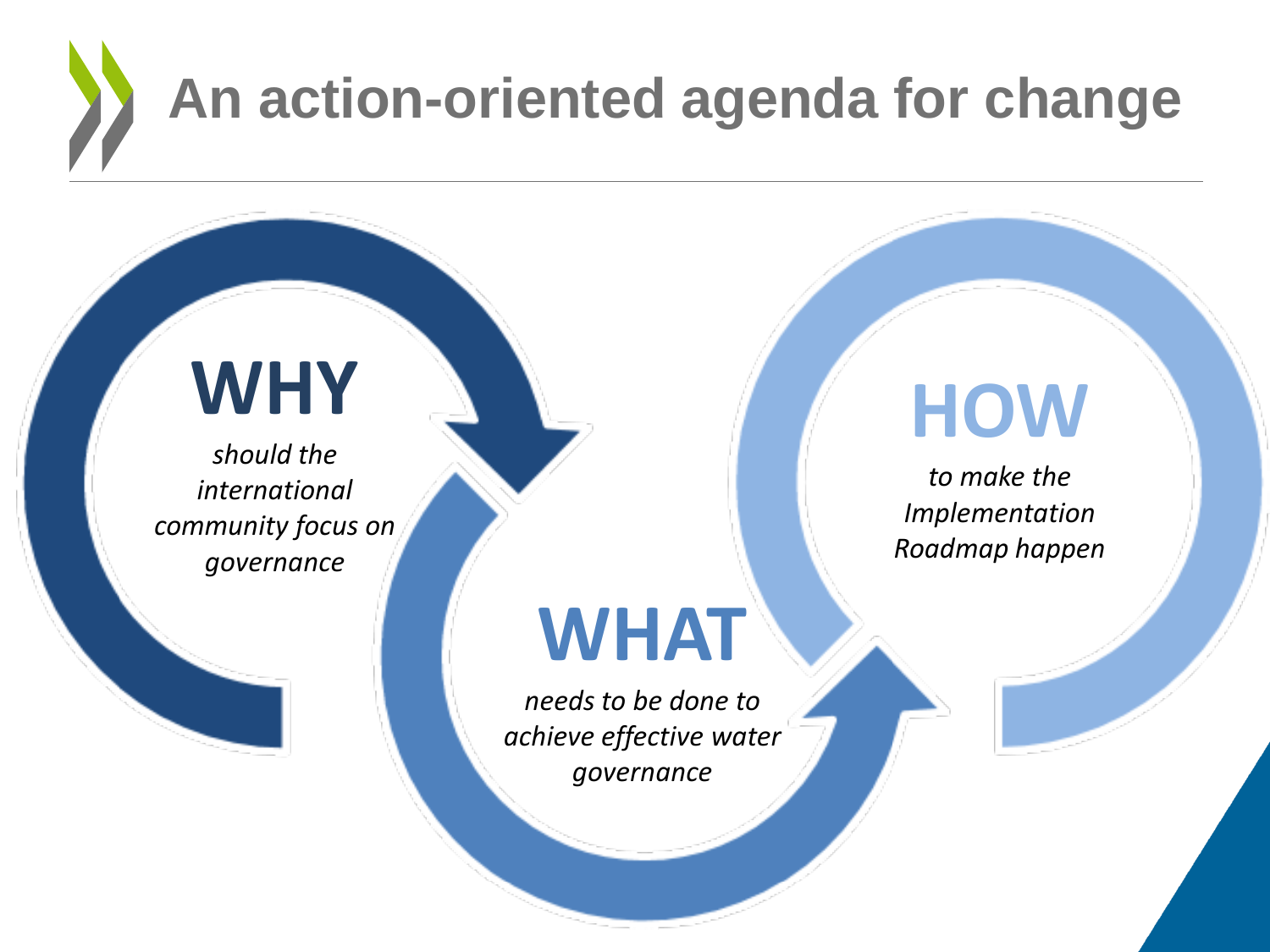

• Link to the 6th World Water Forum **"Good Governance" targets** to track progress achieved since 2012



• Link to the **water-related and governancerelated SDGs** (n° 5, 16, 17) to provide a frame of reference that governments and stakeholders can use to reach these goals

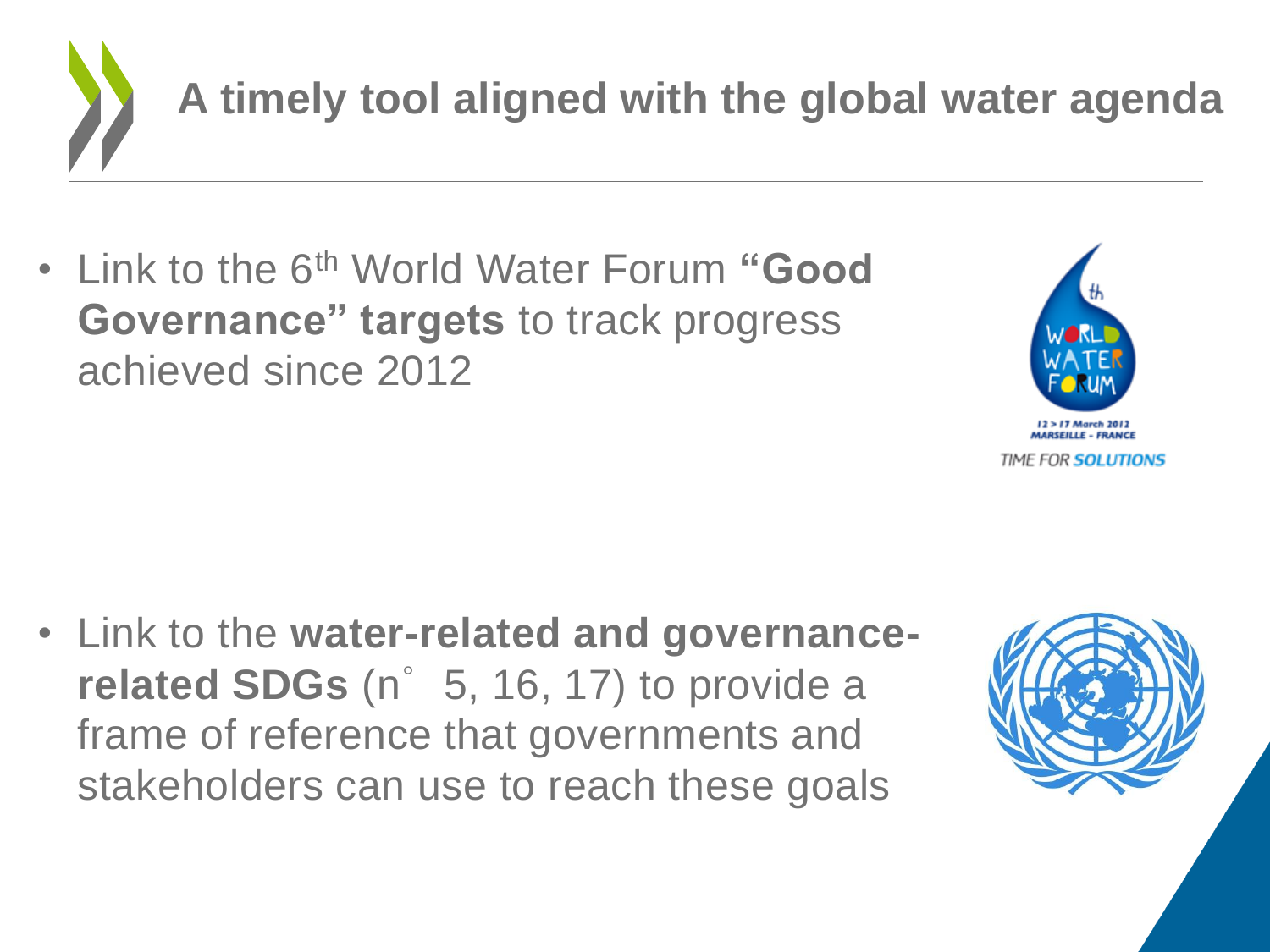#### **Time for solutions**  [6th WWF, Marseille]

#### **OECD Principles on Water Governance**

### **Time for implementation**

[7th WWF, Korea]



#### **Effective public** governance

- Target 1: adopt  $\sim$ consultation, participation and co-ordination mechanism.
- Target 2 : strengthen **A** regulatory frameworks and adopt performance indicators



#### **Integrated water** resources management

- Target 3 : increase the number of river basin management plans
- Target 4: increase the number of countries with water security diagnoses and governance tools



#### **Better Integrity & Transparency**

- Target 5 : promote integrity in the water sector
- Target 6 : improve transparency and accountability within the water sector.





### **Implementation Roadmap**

- **Water governance indicators**
- **Good practices**
- **International references**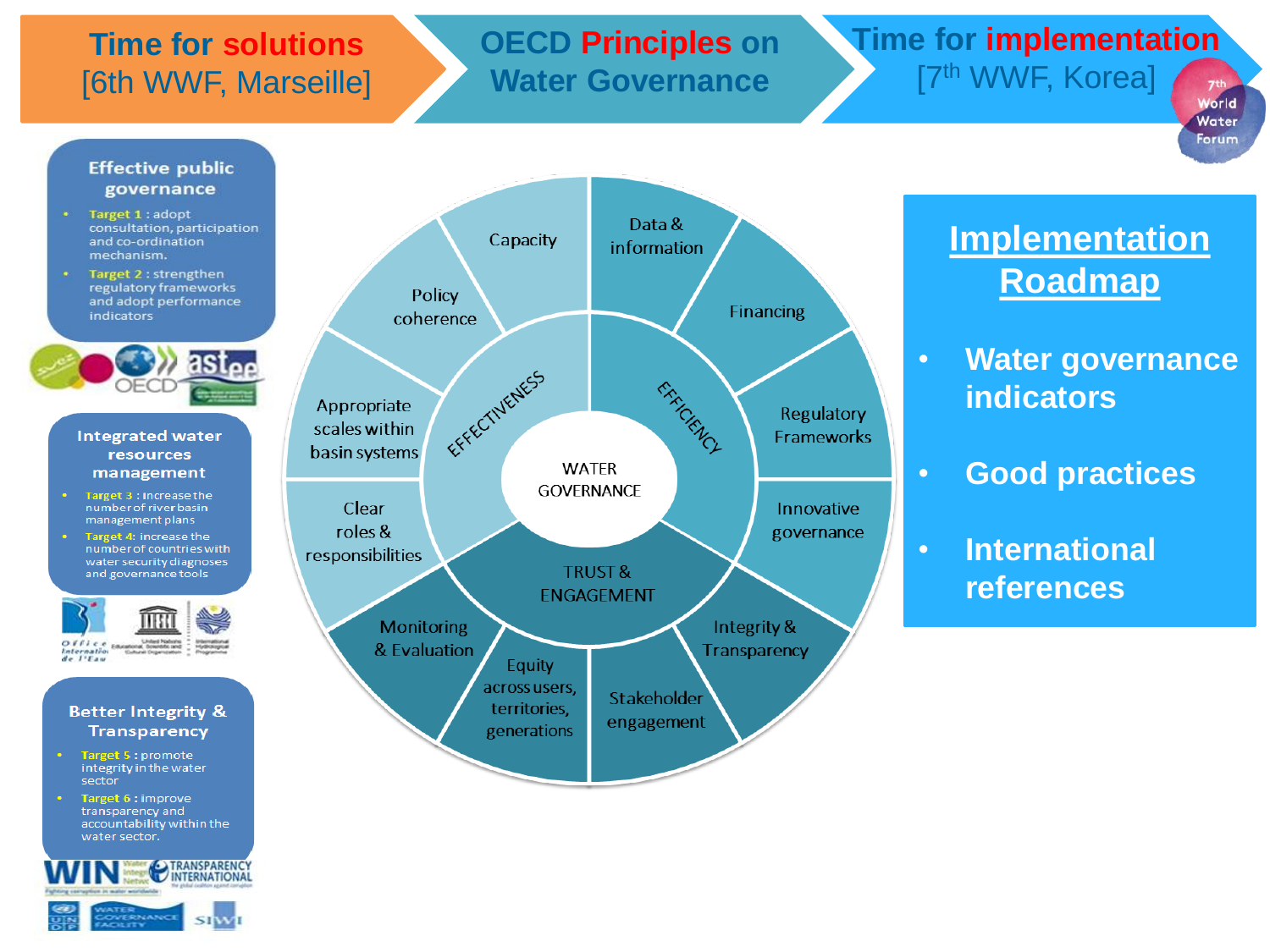

### **An Action Monitoring System to track progress**